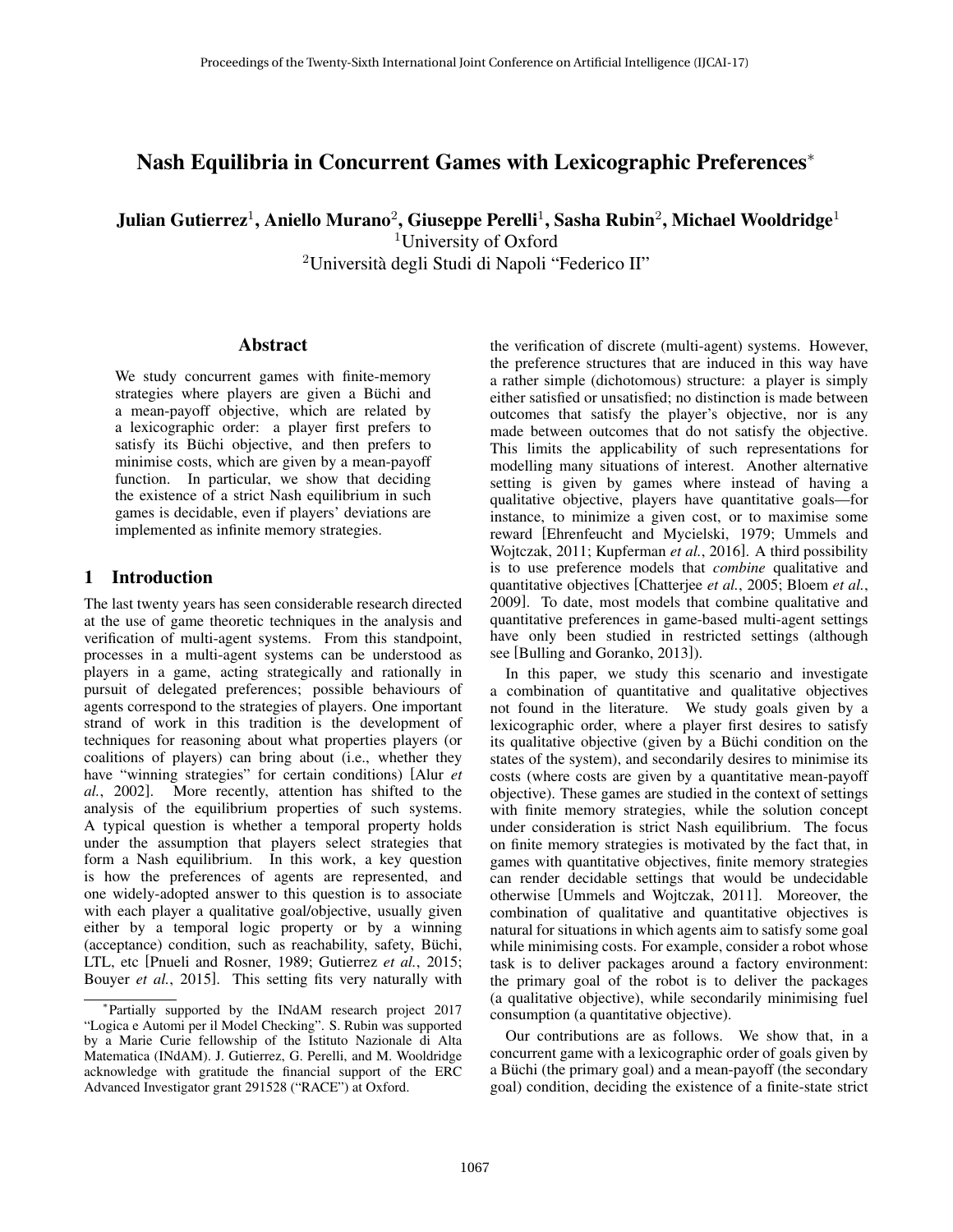Nash equilibrium is decidable in NP. Our results also show how to solve the rational synthesis problem [Fisman *et al.*, 2010] and the rational verification problem [Wooldridge *et al.*, 2016]. These two problems relate to establishing which properties (e.g., temporal,  $\omega$ -regular, etc.) hold in a game, under the assumption that players in the game (i.e., system components) choose strategies in equilibrium.

### 2 Concurrent Graph-Games

In this section we introduce our game model. We make use of multi-player games played on finite graphs (rather than games in extensive-form or normal-form). Agents move concurrently (which includes the special sequential case), play deterministic (rather than randomised) and finite-state (instead of simply memoryless or infinite-memory) strategies, while trying to maximise their payoffs (equivalently, minimise costs), which are given as a lexicographic combination of a qualitative liveness property (of the form "visit some designated set of states infinitely often") and a quantitative long-term average of the rewards of its actions.

We fix some notation. If X is a set, then  $X^{\omega}$  is the set of all infinite sequences over X. If X and Y are sets, then  $X<sup>Y</sup>$ is the set of all functions  $\alpha : Y \to X$ . We will often use uppercase Greek letters  $\alpha$ ,  $\beta$ ,  $\kappa$ ,  $\cdots$  to name functions. Also, we will use tuple notation: we write  $\alpha_y \in X$  instead of  $\alpha(y)$ .

An *arena* is a tuple

$$
A = \langle Ag, Act, St, \iota, \tau \rangle
$$

where Ag, Act, and St are finite non-empty sets of *agents* (write  $N = |Ag|$ ), *actions*, and *states*, respectively;  $\iota$  is the *initial state*;  $\tau$  : St  $\times$  Act<sup>Ag</sup>  $\rightarrow$  St is a *transition function* mapping each pair, consisting of a state and an action for each agent, namely a decision  $\delta \in \text{Act}^{\text{Ag}}$ , to a successor state. A *weighted arena* is a tuple  $W = \langle A, \kappa, \beta \rangle$  where A is an arena;  $\kappa$  : Ag  $\rightarrow$  (Act  $\rightarrow$  Z) is a *weight function* associating an integer *weight* to each action of each agent;  $β$  : Ag  $\rightarrow 2^{St}$ is a *Büchi function* associating a set of *Büchi states* to each agent.

**Executions:** A *path*  $\pi = s_0 \delta_0 s_1 \delta_1 \cdots$  is an infinite sequence over St  $\times$  Act<sup>Ag</sup> such that  $\tau(s_i, \delta_i) = s_{i+1}$  for all i. In particular,  $\delta_i(a)$  is the action of agent a in step i. An *execution* is a path with  $s_0 = \iota$ .

Let Exec denote the set of all executions. For each execution  $\pi = s_0 \delta_0 s_1 \delta_1 \cdots$  and each agent a, define

- 1. the sequence  $\kappa_a(\pi) = \kappa_a(\delta_0(a))\kappa_a(\delta_1(a))\cdots$ ,
- 2. the set  $INF(\pi) = \{s \in St : \exists^{\infty} \text{m } s = s_{m}\}.$

**Payoffs:** For a sequence  $\alpha \in \mathbb{R}^{\omega}$ , let mp( $\alpha$ ) be the *mean-payoff* of  $\alpha$ , that is, for every  $n \in \mathbb{N}$  define

$$
Avg_n(\alpha) = \frac{\sum_{j=0}^{n-1} \alpha_j}{n}
$$

and then

$$
\mathsf{mp}(\alpha) = \lim \inf_{n \to \infty} Avg_n(\alpha).
$$

This definition naturally extends to executions, i.e., define  $mp_a(\pi) = mp(\kappa_a(\pi)).$ 

For an execution  $\pi \in \text{Exec}$  and  $B \in 2^{\text{St}}$  define

$$
\text{Buchi}_B(\pi) = \begin{cases} \top & \text{if INF}(\pi) \cap B \neq \emptyset \\ \bot & \text{otherwise.} \end{cases}
$$

Define Buchi $_a(\pi) = \text{Buchi}_{\beta(a)}$ .

Let  $\Omega = \{\perp, \perp\} \times \mathbb{R}$  denote the set of *payoffs*. We define a total ordering on the set  $\Omega$  of payoffs:  $(x, y) \prec_{lex} (x', y')$ iff, either  $(x = \bot \text{ and } x' = \top)$  or  $(x = x' \text{ and } y < y')$ .

Lexicographic games: A Lex(Buchi, mp) *game* is a tuple  $G = \langle W, pay \rangle$  where A is a weighted arena and  $pay : Ag \rightarrow$ (Exec  $\rightarrow \Omega$ ) is the *payoff function* defined by  $pay_a(\pi)$  =  $(\mathsf{Buchi}_a(\pi), \mathsf{mp}_a(\pi)).$ 

Each agent is trying to maximise its payoff. In other words, agent a's primary goal is to see infinitely some state from the set  $\beta_a$  infinitely often, and its secondary goal is to maximise it's mp-reward (which can be seen as minimising its cost).

Remark 1. *We consider weights as rewards to be maximised. One may, instead, consider them as costs to be minimised. All our results hold for such cost-games. Indeed, given a weighted arena A with weights*  $(\kappa_a)_{a \in Ag}$ *, define a weighted* arena A' in which all weights are replaced by their negation. *Then agent a that maximises its payoff in A' has the primary goal of making* Buchi<sub>a</sub> $(\cdot)$  *true and the secondary goal of maximising*  $mp(-\kappa_a(\cdot))$ *. But maximising*  $mp(-\kappa_a(\cdot))$  =  $-\text{mp}(\kappa_a(\cdot))$  *is the same as minimising* mp( $\kappa_a(\cdot)$ ).

**Strategies:** A *history* is a finite sequence  $s_0\delta_0\cdots s_{n-1}\delta_{n-1}s_n$ such that  $s_0 = \iota$  and  $\tau(s_i, \delta_i) = s_{i+1}$  for  $i < n$ . The set of all histories is denoted Hst. A *strategy* for agent  $a \in Ag$ is a function Hst  $\rightarrow$  Act. A *strategy profile* is a function σ : Ag → (Hst → Act). A strategy profile σ induces a unique execution  $\pi_{\sigma}$ , i.e., the execution  $\pi_{\sigma} = s_0 \delta_0 s_1 \delta_1 \cdots$ such that  $\delta_i(a) = \sigma(a)(s_0s_1 \cdots s_i)$  for  $i \geq 0$ .

Finite-state strategies: A strategy  $\sigma$  is *finite-state* if it is generated by a deterministic finite automaton M with output, i.e.,  $M = \langle Q, q_0, \Delta, \lambda \rangle$  where Q is a finite set of states,  $q_0 \in Q$  is the initial state,  $\Delta: Q \times (\text{St} \cup \text{Act}^{\text{Ag}}) \to Q$  is the transition function, and  $\lambda: Q \to \text{Act}$  is the output function, so that, on input  $h \in$  Hst, the automaton M reaches a state q such that  $\lambda(q) = \Delta(h)$ . A strategy profile is finite-state if every strategy  $\sigma(a)$  is finite-state. Observe that in this case, the unique execution  $\pi_{\sigma}$  is ultimately periodic.

**Strict**  $\epsilon$  **Nash-equilibria:** The solution concept we work with is *strict*  $\epsilon$  *Nash-equilibrium*. This is a natural refinement of  $\epsilon$  Nash-equilibrium, and includes strict Nash equilibrium as a special case. For  $\epsilon \geq 0$  and  $(x, y) \in \Omega$ , let  $(x, y) + \epsilon$  denote  $(x, y + \epsilon) \in \Omega$ . A strategy profile σ is a *strict*  $\epsilon$  *Nash-equilibrium* if for every agent  $a \in Ag$ , and every strategy profile  $\sigma'$  that disagrees with  $\sigma$  on the a-th component (i.e.,  $\sigma'(a) \neq \sigma(a)$  and  $\sigma'(b) = \sigma(b)$  for all  $b \neq a$ , we have that  $pay_a(\pi_{\sigma'}) \prec_{lex} pay_a(\pi_{\sigma}) + \epsilon$ . If  $\epsilon = 0$  then we call this a *strict Nash equilibrium*. We remark that an (ordinary) Nash equilibrium uses  $\preceq_{lex}$  instead of  $\prec_{lex}$ . By FSNE<sup> $\epsilon$ </sup>(G) we denote the set of finite-state strict  $\epsilon$  Nash equilibria in G. We emphasise that, in the definition of a finite-state strict  $\epsilon$  Nash-equilibrium σ, the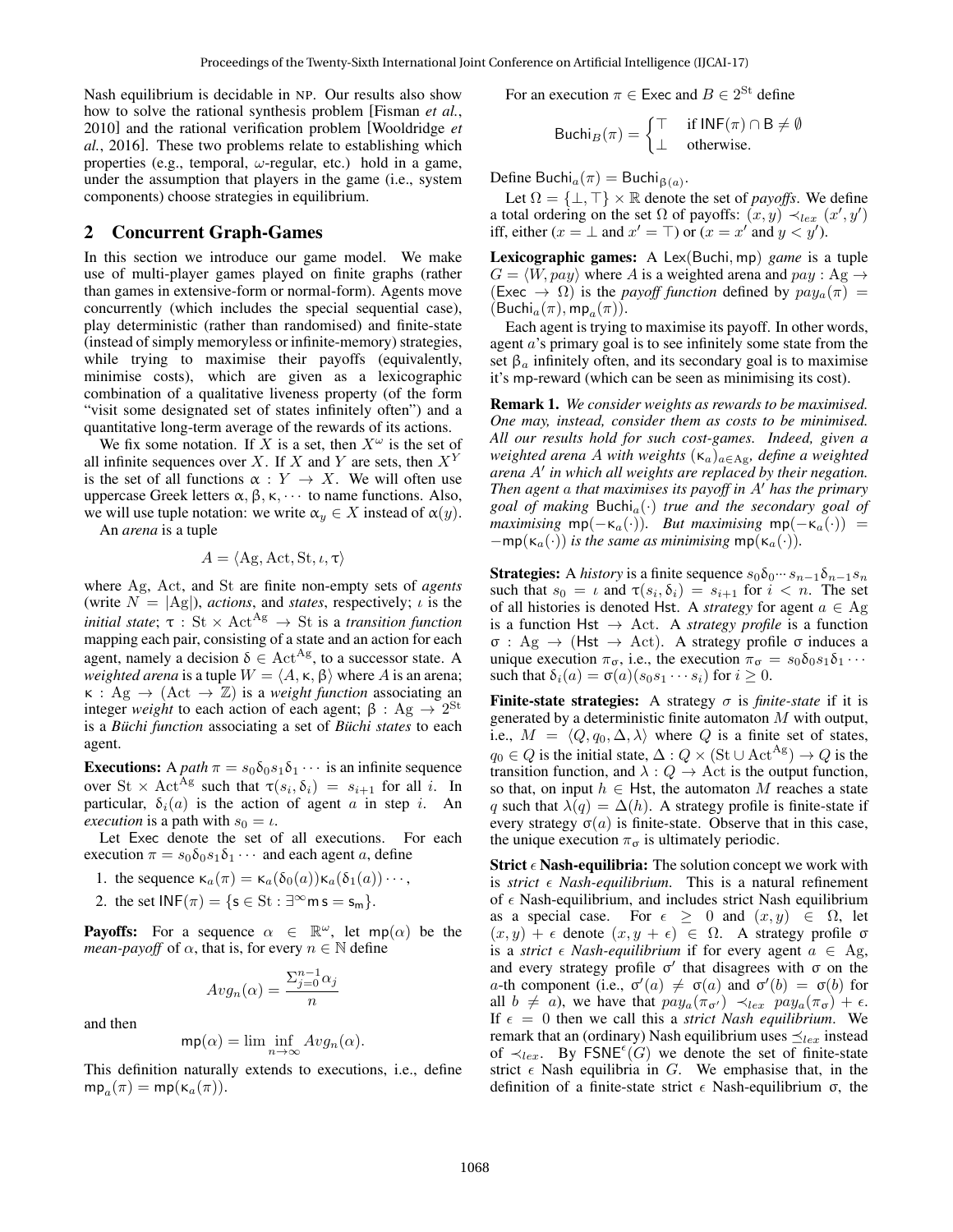deviating strategies  $\sigma'(a)$  need not be finite-state. This captures worst-case behaviour of the deviators.

Decision Problems: The central decision problem of this work, called Rational Synthesis or Verification [Fisman *et al.*, 2010; Gutierrez *et al.*, 2015; Kupferman *et al.*, 2016], asks if there exists a FSNE<sup> $\epsilon$ </sup> so that the induced play  $\pi_{\sigma}$  satisfies a given Büchi condition. Note that in case  $\overline{B} = St$ , this amounts to the deciding the existence of a  $\mathsf{FSNE}^{\epsilon}$ .

Formally, for a rational  $\epsilon \geq 0$  we consider the following decision problems for the class of Lex(Buchi, mp)-games:

- 1.  $FSNE^{\epsilon}$ -emptiness is the problem of deciding, given a game G, if  $\mathsf{FSNE}^{\epsilon}(G) \neq \emptyset$ .
- 2.  $E FSNE^{\epsilon}$  is the problem of deciding, given a game G and a set  $B \subseteq St$ , if there exists  $\sigma \in \text{FSNE}^{\epsilon}(\widetilde{G})$  such that  $INF(\pi_{\sigma}) \cap B \neq \emptyset$ .

# 3 E-FSNE and FSNE  $\epsilon$ -Emptiness are Decidable, and in NP

In this section we establish our main technical result, i.e., that  $E - FSNE<sup>\epsilon</sup>$  is in NP. This immediately gives that  $FSNE^{\epsilon}$ -emptiness is in NP.

Theorem 1. *There is an* NP *algorithm that, given a rational*  $\epsilon \geq 0$ , a Lex(Buchi, mp) *game G, and a set*  $B \subseteq St$ , *decides whether there is*  $\sigma \in \mathsf{FSNE}^{\epsilon}(G)$  *such that*  $\mathsf{INF}(\pi_{\sigma}) \cap \mathsf{B} \neq \emptyset$ .

We first apply a pre-processing step that pushes the weights from the actions into the states, i.e., we can assume, without loss of generality, that the weight function is of the form  $\kappa$ : Ag  $\rightarrow$  (St  $\rightarrow$  Z). Since this step is standard and of polynomial complexity, we omit it.

We split the remainder of the proof into three steps.

- 1. We study two-agent zero-sum games with a Lex(Buchi, mp) objective (played on the same arena as G). We prove that every such game has a value  $opt$ , this value is computable in NP, and for every  $c > 0$ there exists a finite-state strategy for the first agent that guarantees a payoff of at least  $opt - c$ , and similarly a finite-state strategy for the second agent that guarantees a payoff of at most  $opt + c$ .
- 2. We reduce the problem of whether  $\mathsf{FSNE}^{\epsilon}(G) \neq \emptyset$ to the problem of finding thresholds  $\overline{z} \in \Omega^{Ag}$  and an ultimately periodic path in a certain graph  $G[\overline{z}]$ such that  $z_a \prec_{lex} pay_a(\pi) + \epsilon$ . More precisely, each  $z_a$  is a so-called "punishing value", i.e., the value of a two-agent zero-sum game with a Lex(Buchi, mp) objective played on the same arena as  $G$ , starting at some state  $s \in St$ , but with a trying to maximise its payoff and the the rest of the opponents (viewed as a single player) trying to minimise  $a$ 's payoff. Such values can be computed by the previous step. Moreover, the proof of this characterisation makes use of the approximation result from the previous step.
- 3. We show how to find ultimately periodic paths  $\pi$  such that  $z_a \prec_{lex} pay_a(\pi) + \epsilon$  in graphs of the form  $G[\overline{z}]$ . We do this in Section 3.3 by adapting the linear programming approach for computing zero-cycles in mean-payoff graphs [Kosaraju and Sullivan, 1988].

In the rest of this section we sketch the technicalities of these steps, and then show how to establish the theorem.

### 3.1 Two-Agent Zero-Sum LEX(Buchi,mp)-Games

We begin with a study of two-agent zero-sum Lex(Buchi, mp) games  $H = \langle A, \kappa, B \rangle$  where A is an arena with Ag =  $\{1, 2\}$ , and  $\kappa : \text{St} \to \mathbb{Z}$  and  $B \subseteq \text{St}$ . Agent 1 is called "maximizer" and agent 2 is called "minimizer". Define  $pay(\pi) = (Buchi_B(\pi), mp(\kappa(\pi)))$ . The *value* of H is defined as  $val(H) = \sup_{\sigma} \inf_{\delta} pay(\pi_{\langle \sigma, \delta \rangle})$  where  $\sigma$  ranges over strategies of the maximizer,  $\delta$  ranges over strategies of the minimizer, and  $\pi_{\langle \sigma, \delta \rangle}$  is the unique execution determined by the profile  $\langle \sigma, \delta \rangle$ .

Proposition 1. *Every two-agent zero-sum* Lex(Buchi, mp) *game* H has a value, denoted  $val(H) \in \Omega$ . Moreover, this *value can be computed in* NP*.*

*Proof.* Without loss of generality, we can consider H to be turn-based (see Remark 2). We compute  $val(H)$  by reducing to solving two-agent turn-based zero-sum games J with mean-payoff parity objectives [Chatterjee *et al.*, 2005], which are known to be in NP [Bloem *et al.*, 2009]. The games  $J = (W, \mathbb{R}', pay^+)$  are played on state-weighted arenas  $W = (A, \kappa, \pi)$  where  $\kappa : St \to \mathbb{Z}$  assigns weights and  $\pi$  : St  $\rightarrow$  Z assigns *priorities*, with payoff set  $\mathbb{R}^7$  =  ${-\infty}$  ∪ R with its usual ordering  $\lt$ , and payoff function  $pay^+$ : Exec  $\rightarrow \mathbb{R}'$  defined as follows:  $pay^+(\pi)$  equals  $-\infty$ if parity( $\pi$ ) =  $\perp$ , and mp( $\kappa(\pi)$ ) otherwise. Here parity( $\pi$ ) is defined to be  $\top$  if the largest priority occuring infinitely often on  $\pi$  is even, and  $\perp$  otherwise. In words, the first player is trying to simultaneously make the parity condition hold and maximise its mean-payoff. The *value*  $val(J)$  is defined to be the maximum payoff that the first player can achieve. It follows from [Chatterjee *et al.*, 2005] that values exist and can be computed. Note that the parity condition generalises the Büchi condition (i.e., states in  $B$  get priority 2 and all other states get priority 1), and the co-Büchi condition (i.e., states in  $B$  get priority 1 and all other states get priority 0).

Since mean-payoff parity games are asymmetric, we introduce their counterparts in which the first player is trying to ensure the largest priority occuring infinitely often is odd (instead of even) and, at the same time, trying to minimise (instead of maximise) the mean-payoff. Formally, these are games  $K = (W, \mathbb{R}', pay^-)$  where  $pay^-(\pi)$  equals  $-\infty$  if parity( $\pi$ ) =  $\top$ , and mp( $\kappa(\pi)$ ) otherwise. The value  $val(K)$ is defined to be the minimum payoff that the first player can achieve. Such values exist and can be computed by reducing to mean-payoff parity games:  $val(K) = val(K^{\partial})$ with  $K^{\partial} = (W^{\partial}, \mathbb{R}', pay^+)$  and  $W^{\partial} = (A, \kappa^{\partial}, \pi^{\partial})$  with  $\kappa^{\partial}(s) = -\kappa(s)$  and  $\pi^{\partial}(s) = \pi(s) + 1$ .

We use these facts to characterise and compute the value of two-agent zero-sum Lex(Buchi, mp) games as follows. Let  $J = (W, \mathbb{R}', pay^+)$  be the mean-payoff Büchi game on the same state-weighted arena as H. If  $val(J) \neq -\infty$ , then  $val(J)$  is the largest mean-payoff value that the first player can enforce while ensuring the Büchi condition holds. In this case  $val(H) = (\top, val(J))$ . Indeed, if  $\sigma_1$  ensures  $val(J)$  then it also ensures that  $(\top, val(J)) \preceq_{lex} val(H)$ . On the other hand, if  $(\top, val(J)) \prec_{lex} val(H)$  then there is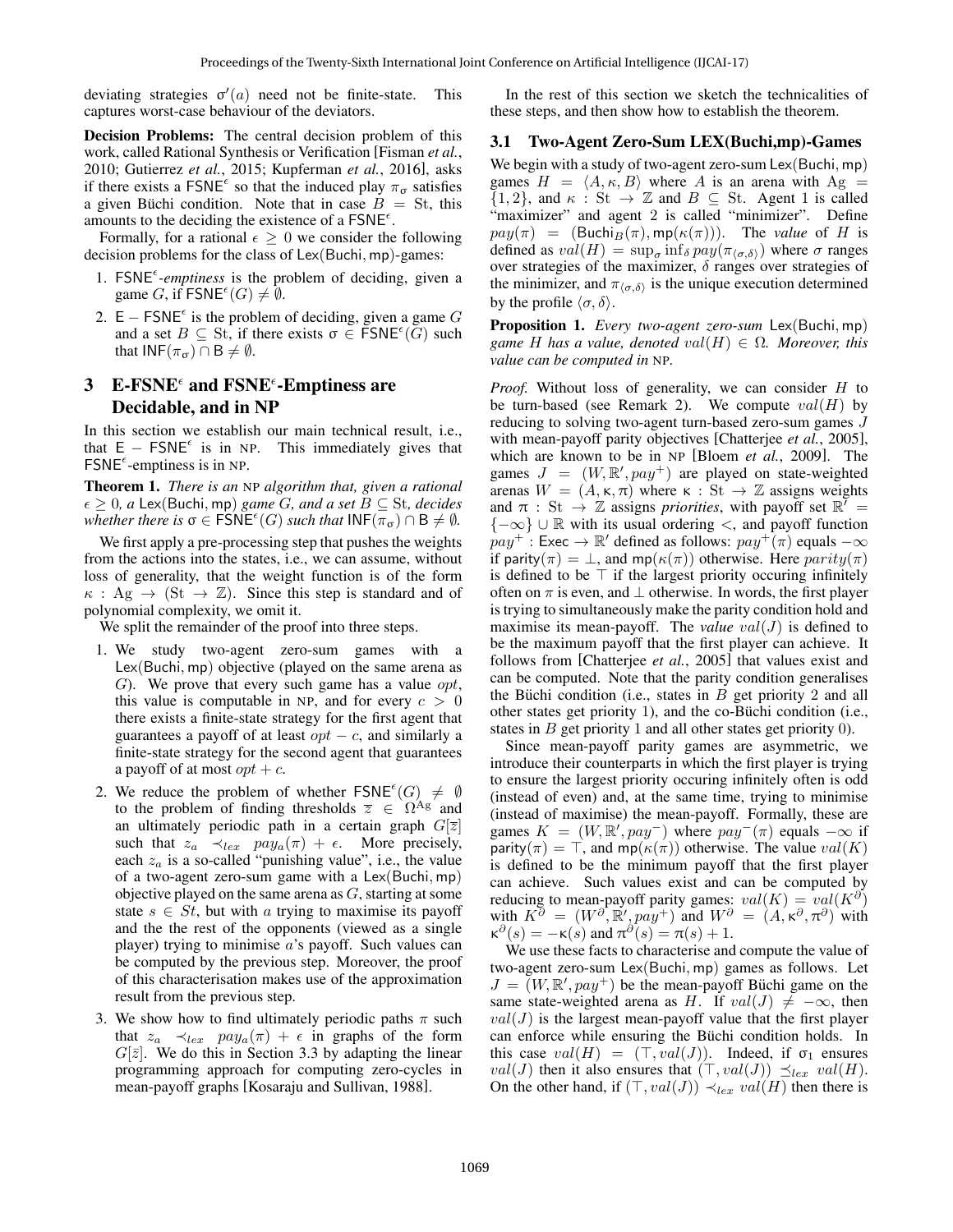some strategy  $\sigma'_{1}$  that ensures the Büchi condition holds and achieves mean-payoff higher than  $val(J)$ , which contradicts the definition of  $val(J)$ .

On the other hand, if  $val(J) = -\infty$  then the second player can enforce the failure of the Büchi condition. Yet, this strategy may not minimise the mean-payoff as required in the definition of Lex(Buchi, mp) games. Thus, consider the game  $K = (W, \mathbb{R}', pay^-)$  on the same state-weighted arena as H. As  $val(J) = -\infty$  we have that  $val(K) \neq -\infty$ . Thus,  $val(H) = (\perp, val(K))$  using similar reasoning as before.

Regarding the complexity, observe that the construction of the games  $J$  and  $K$  is linear in the size of  $H$ , and that we employ an NP procedure once per game. Thus the overall complexity computing  $val(H)$  is NP.

Remark 2. *It is not hard to transform our two-player zero-sum concurrent game* H *into a two-player zero-sum*  $turn$ -based  $H'$  such that  $val(H) = val(H')$ .

To give an intuition, we replace every transition  $s \xrightarrow{(c_1,c_2)}$ s' by two transitions  $s \xrightarrow{c_1} s_{c_1} \xrightarrow{c_2} s'$ , in a way that all the *original states belong to Player 1, while every extra state*  $s_c$ *belongs to Player 2, and has the same weight and priority as* s *(and we do not change the Buchi sets). Note that such ¨ a construction depends on the ordering of players, i.e., in order to compute the value for Player 2, we need to employ*

*a* construction of a game H<sup>"</sup> that replaces s  $\xrightarrow{(c_1,c_2)} s'$  by  $s \xrightarrow{c_2} s_{c_2} \xrightarrow{c_1} s'.$ 

It is not hard to see that in two-player zero-sum Lex(Buchi, mp)-games  $H$ , a player may need infinite memory to achieve the optimal value  $val(H)$ (Cfr. [Chatterjee *et al.*, 2005, Figure 1]). However, as proven in [Bloem *et al.*, 2009], for every mean-payoff parity game J and every  $\epsilon > 0$  there exists a finite-memory strategy σ (that depends on  $\epsilon$ ) such that for every strategy  $\delta$ , it holds that  $pay(\pi_{\sigma,\delta}) \ge val(J) - \epsilon$ . Thus, using the same argument as in Proposition 1, we get:

Proposition 2. *For every two-agent zero-sum* Lex(Buchi, mp) *game* H *and every*  $\epsilon > 0$  *there exists a finite-state strategy* σ *for minimzer such that for every strategy* δ *of the maximizer (not neccessarily finite-state), it holds that*  $val(H) - \epsilon \preceq_{lex} pay(\pi_{\sigma,\delta}).$ 

#### 3.2 Reducing Equilibrium Finding to Path Finding

In this section we reduce the problem of the existence of  $\sigma \in$  $\mathsf{FSNE}^{\epsilon}(G)$  with  $\mathsf{INF}(\pi_{\sigma}) \cap \mathsf{B} \neq \emptyset$  in a Lex(Buchi, mp) game  $G$  to the existence of an ultimately periodic path in a certain subgraph of the weighted arena of  $G$ . To do this, we adapt the proof in [Ummels and Wojtczak, 2011, Section 6] that shows how to decide the existence of a (not neccessarily finite-state) Nash equilibrium for mean-payoff games.

We first need the notion of punishing values and strategies. For  $a \in Ag$  and  $s \in St$  define the *punishing value*  $p_a(s)$  to be the  $\preceq_{lex}$ -largest  $(x, y)$  that player a can achieve from state s by "going it alone", i.e., by playing against the coalition  $\text{Ag} \setminus \{a\}$ . These values can be computed by Proposition 1. Moreover, for every  $\epsilon' > 0$ , fix  $\sigma_{s,a}^{\epsilon'}$  from Proposition 2. We view  $\sigma_{s,a}^{\epsilon'}$  as a profile, i.e.,  $\sigma_{s,a}^{\epsilon'} : Ag \setminus \{a\} \to (Hst \to Act),$ 

and call  $\sigma_{s,a}^{\epsilon'}(b)$  a  $\epsilon'$ -*punishing strategy* for agent *b*. Note that these  $\epsilon'$ -punishing strategies are finite-state.

For an agent  $a \in Ag$  and  $z \in \Omega$ , a pair  $(s, \delta) \in \text{St} \times \text{Act}^{\text{Ag}}$ is *z-secure for a* if  $p_a(tr(s, \delta')) \preceq_{lex} z$  for every  $\delta' \in \operatorname{Act}^{\operatorname{Ag}}$ that agrees with δ except possibly at  $a$ .

**Proposition 3.** *For every* Lex(Buchi, mp) game G, set  $B \subseteq$ St, and  $\epsilon \geq 0$ , the following are equivalent:

- *1. There exists*  $\sigma \in \text{FSNE}^{\epsilon}(G)$  *with*  $\text{INF}(\pi_{\sigma}) \cap B \neq \emptyset$ *.*
- *2. There exists*  $\bar{z} \in \Omega^{|Ag|}$  *where*  $z_a \in \{p_a(s) : s \in St\}$ *and there exists an ultimately-periodic execution*  $\pi$  =  $s_0\delta_0s_1\delta_1\cdots$  *in G with*  $\mathsf{INF}(\pi) \cap \mathsf{B} \neq \emptyset$ , such that for *every agent* a*,*

(a) 
$$
z_a \prec_{lex} pay_a(\pi) + \epsilon
$$
 and

*(b)* for all  $i \in \mathbb{N}$ , the pair  $(s_i, \delta_i)$  is  $z_a$ -secure for a.

*Proof.* For (1) implies (2), take  $\sigma \in \text{FSNE}^{\epsilon}(G)$  and let  $\pi = \pi_{\sigma}$  be the execution resulting from  $\sigma$ . Since  $\sigma$  is finite-state,  $\pi$  is ultimately periodic. Define  $\bar{z} \in \Omega^{|Ag|}$  by  $z_a = \max\{p_a(\delta(s_n, \delta'_n)) : n \in \mathbb{N}, \wedge_{b \neq a} \delta'_n(b) = \delta_n(b)\}, \text{ i.e., }$  $z_a$  is the largest value player a can get by deviating from  $\pi$ . For every  $n \in \mathbb{N}$ ,  $(s_n, \delta_n)$  is  $z_a$ -secure for a (by definition of  $z_a$  and  $z_a$ -secure). Moreover,  $z_a \prec_{lex} pay_a(\pi) + \epsilon$ : indeed, let *n* be such that  $z_a = p_a(\delta(s_n, \delta'_n))$ , and suppose that  $pay_a(\pi) + \epsilon \preceq_{lex} z_a$ ; then player a would deviate at step *n* by playing  $\delta'_n(a)$  and following a strategy that achieves at least  $z_a$  from this point. Note that such a (possibly infinite-state) strategy exists by Proposition 1. But, due to prefix-independence of the payoff function, this is also the payoff of the whole play, contradicting the choice of  $\pi$  as the execution of a strict  $\epsilon$  Nash-equilibrium.

For (2) implies (1), let  $\bar{z} \in \Omega^{|\mathcal{A}g|}$  and  $\pi = s_0 \delta_0 s_1 \delta_1 \dots$ be given with the stated properties. We build a strict  $\epsilon$  Nash-equilibrium σ such that  $\pi_{\sigma} = \pi$ . For  $b \in$ Ag, we define  $\sigma(b)$  as follows. For every history  $h =$  $s_0\delta_0 \ldots s_{n-1}\delta_{n-1}s_n$  (i.e., a prefix of  $\pi$ ), define  $\sigma_b(h)$  =  $\delta_n(b)$ , i.e., follow  $\pi$  as long as no-one has deviated from  $\pi$ . For every agent  $a \neq b$  and every history of the form  $h =$  $s_0\delta_0 \dots s_{n-2}\delta_{n-2}s_{n-1}\delta'_{n-1}s'_n v$  where  $\delta'_{n-1}$  equals  $\delta_{n-1}$ except for the action of a, define  $\sigma_b(h) = \sigma_{s,a}^{\epsilon'}(b)(s_n'v)$  where  $\epsilon' > 0$  is a constant with the property that  $p_a(s'_n) + \epsilon' \prec_{lex}$  $pay<sub>a</sub>(\pi)+\epsilon$  (such a constant exists since, by assumptions 2(a) and 2(b),  $p_a(s'_n) \preceq_{lex} z_a \prec_{lex} pay_a(\pi)+\epsilon$ ), i.e., punish a for deviating. For any other history h, define the value  $\sigma_b(h)$  to be some arbitrary but fixed action. Note that  $\sigma$  is finite-state since  $\pi$  is ultimately periodic. Finite memory is needed to remember if an agent has deviated and, if so, which agent has deviated. Moreover,  $\sigma_{s,a}^{\epsilon'}(b)$  is finite-state.

We show that  $\sigma \in \text{FSNE}^{\epsilon}(G)$ . Observe that  $\pi_{\sigma} = \pi$ , and so  $pay_a(\pi_{\sigma}) = pay_a(\pi)$ . Suppose, for a contradiction, that there is an agent a and a strategy profile  $\sigma'$  such that  $\sigma'(b)$  =  $\sigma(b)$  for  $b \neq a$ , and (\*)  $pay_a(\pi) + \epsilon \preceq_{lex} pay_a(\pi')$  where  $\pi'$  is the execution determined by  $\sigma'$ . Let h be the longest common prefix of  $\pi$  and  $\pi'$ , and suppose  $h\delta s$  is the prefix of  $\pi$  and  $h\delta^{\gamma}s'$  is the prefix of  $\pi'$ . Then  $\delta_a \neq \delta'_a$ . Thus, from the history  $h\delta's'$ , each agent  $b \neq a$  plays the strategy  $\sigma_{s,a}^{\epsilon}(b)$ , and thus  $pay_a(\pi') \preceq_{lex} p_a(s') + \epsilon'$ . Combining this with (\*)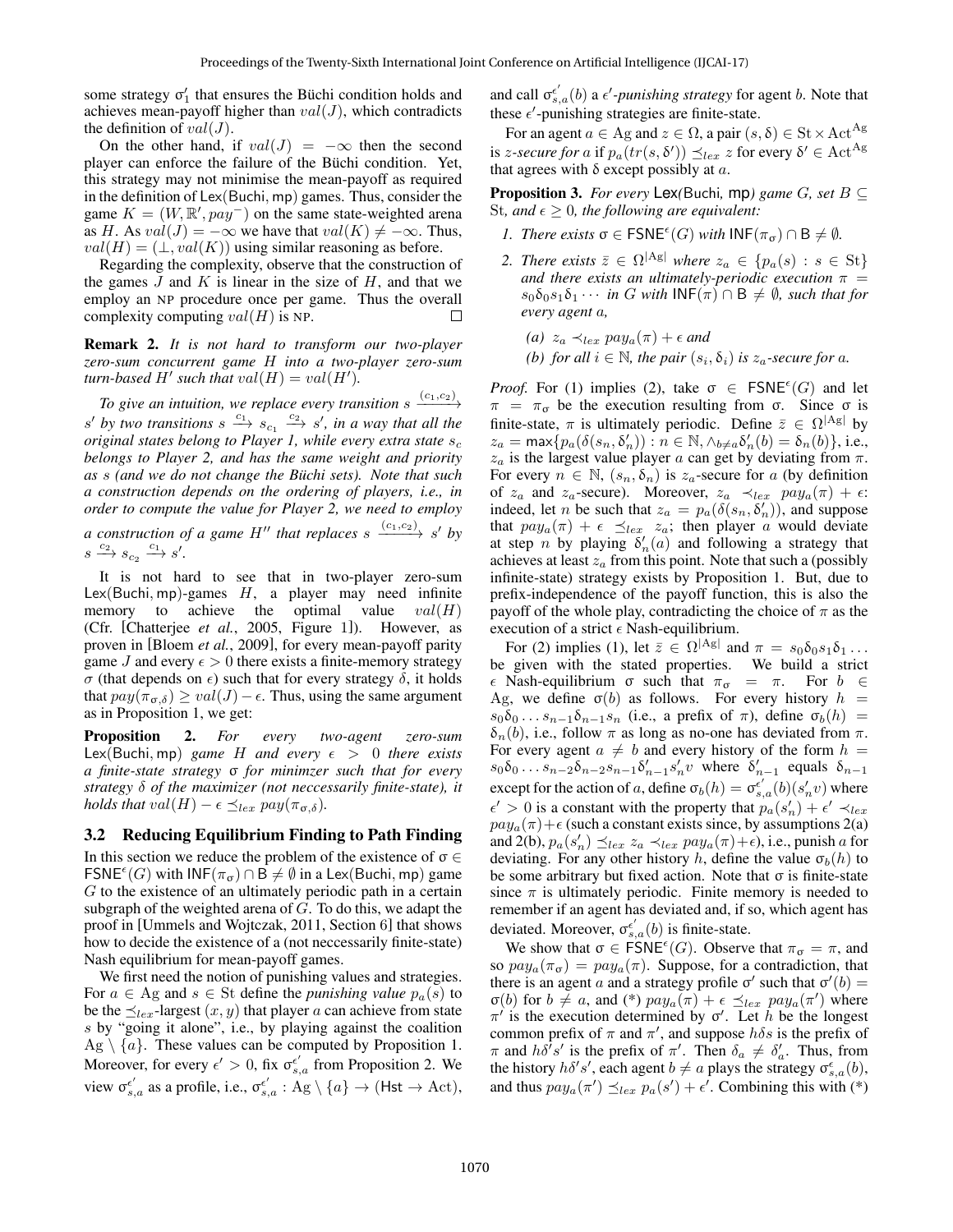we get  $pay_a(\pi) + \epsilon \preceq_{lex} p_a(s') + \epsilon'$ . By the choice of  $\epsilon'$ , we get  $pay_a(\pi) + \epsilon \prec_{lex} pay_a(\pi) + \epsilon$ , a contradiction. П

### 3.3 Path Finding in Multi-Weighted Graphs with LEX(buchi,mp) Payoffs

The following theorem, of interest in its own right, will be used to decide the existence of ultimately periodic paths in Proposition 3. A *multi-weighted graph* is a structure of the form  $(V, E, (w_a)_{a \in A}, (\beta_a)_{a \in A})$  where V is a finite set of states,  $E \subseteq V^2$  a set of edges, A is a finite index set,  $w_a: V \to \mathbb{Z}$  and  $\beta_a \subseteq V$ .

**Theorem 2.** *Given a multi-weighted graph*  $W =$  $(V, E, (w_a)_{a \in A}, (\beta_a)_{a \in A})$ *, a starting vertex*  $\iota \in V$ *, and a*  $\alpha$ *vector of payoffs*  $f \in \Omega^A$ , one can decide in polynomial time *whether there exists an ultimately periodic*  $\pi = v_0v_1 \cdots$  *in the graph with*  $\iota = v_0$  *and*  $f_a \prec_{lex} pay_a(\pi)$  *for every*  $a \in A$ *.* 

*Proof.* Without loss of generality we may assume that  $f_a \in$  $\{\top, \bot\} \times \{0\}$  (to see this, redefine  $w_a(s)$  to be  $w_a(s) - f_a$ ). Also, we may assume that every state in  $V$  is reachable from  $\iota$  (to see this, restrict V to the states reachable from  $\iota$ , computable in linear time). We now reduce the problem to finding certain cycles in W. A *cycle* is a finite path of the form  $s_0s_1 \cdots s_n$  (for some  $n \ge 1$ ) such that  $s_0 = s_n$  (note that cycles are not necessarily simple). Write  $s \in C$  to mean that  $s = s_i$  for some  $i \leq n$ ; similarly, for  $B \subseteq V$ , write  $C \cap B$ for the set of  $s \in C$  such that  $c \in B$ . Define  $\text{avg}_a(C) =$  $\frac{1}{n+1} \sum_{j=0}^{n} w_a(s_j)$ , and Buchi<sub>a</sub> $(C)$  =  $\top$  iff  $C \cap \tilde{\beta}_a \neq \emptyset$ . Given W and  $f \in (\{\top, \bot\} \times \{0\})^A$ , the stated problem is equivalent to deciding if there exists a cycle  $C$  in  $W$  such that, for every  $a \in A$ ,  $f_a \prec_{lex} \langle \text{Buchi}_a(C), \text{avg}_a(C) \rangle$ . However, writing sum $_a(C) = \sum_{j=0}^{n+1} w_a(s_j)$ , we can replace  $\log_a(C)$  by sum $_a(C)$  in this problem (since  $\log_a(C) > 0$ iff sum<sub>a</sub> $(C) > 0$ ). In order to decide the existence of such a cycle, we adapt the proof from [Kosaraju and Sullivan, 1988] that shows how to decide if there is a cycle  $C$  such that for every  $a \in A$ , sum $_a(C) = 0$ .

A *multicycle* M is a non-empty multiset of cycles. Thus a cycle is a multicycle M with  $|M| = 1$ . A  $\beta$ -multicycle is a multicycle M such that for every  $a \in A$ , i) Buchi<sub>a</sub> $(C) = \top$ for some  $C \in \mathcal{M}$ , and ii)  $\Sigma_{C \in \mathcal{M}}$ sum $_a(C) > 0$ . We want to decide if there exists a β-cycle.

Now, one can decide if there exists a β-multicycle in polynomial time using linear programming. For every edge e introduce a variable  $x_e$ . Informally, the value  $x_e$  is the number of times that the edge  $e$  is used on a β-multicycle. Formally, let  $src(e) = \{v \in V : \exists w e = (v, w) \in E\};$  $\text{trg}(e) = \{v \in V : \exists w \, e = (w, v) \in E\}; \text{out}(v) = \{e \in E :$  $\mathsf{src}(e) = v$  and  $\mathsf{in}(v) = \{e \in E : \mathsf{trg}(e) = v\}.$ 

The linear program LP has the following inequalities and equations:

- Eq1:  $x_e \geq 0$  for each edge  $e$  this is a basic consistency criterion;
- Eq2:  $\Sigma_{e \in E} x_e \geq 1$  this ensures that at least one edge is chosen;
- Eq3: for each  $a \in A$ ,  $\Sigma_{e \in E}$   $\kappa_a$  (src $(v)$ ) $x_e > 0$  this enforces that the total sum is positive;
- Eq4: for each  $a \in A$  such that  $f_a = \langle \top, 0 \rangle$ ,  $\Sigma_{\mathsf{src}(e) \cap B_a \neq \emptyset} x_e \geq$  $1$  — this ensures that the Büchi condition is satisfied;
- Eq5: for each  $v \in V$ ,  $\Sigma_{e \in \text{out}(v)} x_e = \Sigma_{e \in \text{in}(v)} x_e$  this "preservation" condition says that the number of times one enters a vertex is equal to the number of times one leaves that vertex.

Clearly every β-multicycle determines an integer solution of the LP. Also, an integer solution of the LP determines a β-multicycle. This is due to Eq5 and Euler's Theorem, i.e., a directed graph is Eulerian if and only if it is connected and for every vertex  $v$ , the indegree of  $v$  is equal to the outdegree of v [Bang-Jensen and Gutin, 2008, Theorem 1.6.3].

Moreover, the program LP has a solution in the reals iff it has a solution in the rationals [Matousek and Gärtner, 2007]. Moreover, if  $(x_e)_{e \in E}$  is a solution to LP and  $k \in \mathbb{N} \setminus \{0\}$ , then  $(kx_e)_{e \in E}$  is also a solution to LP. Thus, the LP has a solution iff it has an integer solution. Thus, the LP has a solution iff the graph has a β-multicycle.

Recall that we want to decide if there is a  $\beta$ -multicycle M such that  $|M| = 1$ , i.e., contains a single cycle. Define a relation on V:  $v \equiv w$  iff  $v = w$  or there exists a β-multicycle M and  $C \in \mathcal{M}$  such that  $v, w \in C$ . Note that  $\equiv$  is an equivalence relation: indeed, if  $u, v \in C$  for  $C \in \mathcal{M}$ , and  $v, w \in C'$  for  $C' \in \mathcal{M}'$  then  $u, w \in C''$  for  $C'' \in \mathcal{M}''$  where  $C''$  is formed by tracing C from w to w and then tracing  $C'$ from w to w, and  $\mathcal{M}''$  is  $\mathcal{M} \cup \mathcal{M}' \setminus \{C, C'\}.$ 

Suppose  $\equiv$  has index 1, i.e., for all  $v, w \in V$ ,  $v \equiv w$ . We claim that there exists a β-cycle. Indeed: for every  $v, v' \in V$ let  $\mathcal{M}_{v,v'}$  be a β-multicycle containing a cycle C that visits v and v'. Then  $\mathcal{M} = \bigcup_{v,v' \in V} \mathcal{M}_{v,v'}$  is a  $\beta$ -multicycle such that (\*): for every  $v, v' \in V$  there exists  $C \in \mathcal{M}$  such that  $v, v' \in V$ C. We now define two transformations of multicycles  $\mathcal{M} \mapsto$  $\mathcal{M}'$  that maintain the following invariants: a) sum $(\mathcal{M})$  = sum $(\mathcal{M}'),$  b) if  $\mathcal M$  satisfies (\*) then so does  $\mathcal M',$  c)  $|\mathcal M'| <$  $|\mathcal{M}|$  (i.e., the number of cycles decreases). Thus, repeatedly applying these transformation results in a β-cycle.

First, if C occurs more than once in  $M$ , say n times, then remove all occurences of C from  $\mathcal M$  and add the single  $C^n$ formed by tracing  $C$  *n*-many times. Thus, we have that  $M$  is a *set* of cycles (i.e., not a proper multiset). Second, if M is not a single cycle, take  $C \neq C' \in \mathcal{M}$ ,  $v \in C$ ,  $v' \in C'$  and by (\*) pick  $D \in \mathcal{M}$  such that  $v, v' \in D$ . There are three cases: if  $\overline{D} \neq C, D \neq C'$  then form the cycle F by tracing C from v to v, then tracing "half" of D from v to v', then tracing  $C'$ from  $v'$  to  $v'$ , and then tracing the "other half" of D from  $v'$ to v and let M' be  $\mathcal{M} \cup \{F\} \setminus \{C, C', D\}$ ; if  $D = C$  (the case  $D = C'$  is symmetric), then  $v' \in C$  and thus form F by tracing C from  $v'$  to  $v'$  and then tracing C' from  $v'$  to  $v'$ , and let M' be  $M \cup \{F\} \setminus \{C, C'\}$ . Both transformations satisfy the invariants.

Thus, the following algorithm decides if there is a β-cycle: if  $|V| = 1$ , then output "yes" if  $\equiv$  has index 1, and "no" otherwise; else, compute  $\equiv$ ; if it has index 1 then output "yes"; else, for each  $\equiv$ -class X, recurse on the subgraph induced by  $X$ . The algorithm is clearly sound, i.e., if it outputs "yes" then there is indeed a β-cycle. To see that it is complete, note if that C is a β-cycle, then for all  $v, w \in C$ ,  $v \equiv w$ ; and thus C is contained in an  $\equiv$ -class.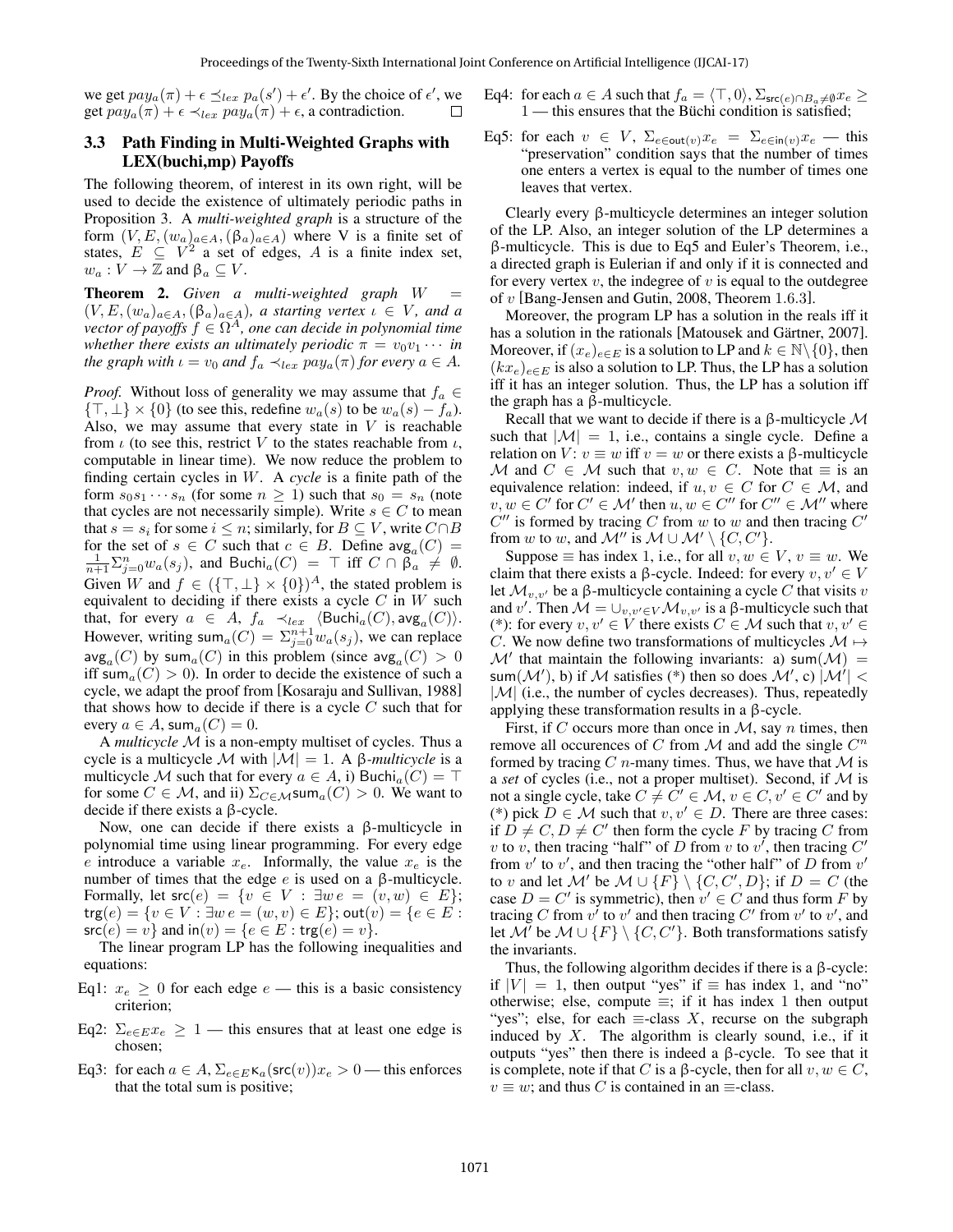Regarding the complexity, observe that the size of the LP is polynomial in the size of the graph. Moreover, computing the equivalence relation  $\equiv$  can be done with  $|E|$  linear programs, and hence is also polynomial in the size of the graph (Cfr. [Kosaraju and Sullivan, 1988]). Hence, the overall complexity of the problem is polynomial.

## 3.4 Putting the Steps Together

We can now finish the proof of Theorem 1. Consider a rational  $\epsilon \geq 0$  and a Lex(Buchi, mp) game G with state-weighted arena  $W = \langle A, \kappa, \beta \rangle$  where  $A =$  $\langle Ag, Act, St, \iota, \tau \rangle$ ,  $\kappa$  : Ag  $\rightarrow$   $(St \rightarrow Z)$ , and  $\beta$  :  $\text{Ag} \rightarrow 2^{\text{St}}$ . For every agent  $a \in \text{Ag}$  nondeterministically guess a state  $s \in$  St and, by Proposition 1 compute, in nondeterministic polynomial time, the punishing value  $p_a(s)$ . Let  $z_a = p_a(s)$ . Next, we can think of W as a multi-weighted graph  $(St, E, (\kappa_a)_{a \in A}, (\beta_a)_{a \in A})$  where  $E(s, s')$  iff  $\tau(s, \delta) = s'$  for some  $\delta$ . For  $\overline{z} \in \Omega^{|A g|}$ , a pair  $(s, \delta)$  is  $\overline{z}$ -secure if it is  $z_a$ -secure for every agent a. Let  $G[\overline{z}]$  be the multi-weighted graph formed by restricting W to the set of edges  $(s, s')$  for which there exists  $\delta$  such that  $\tau(s,\delta) = s'$  and  $(s,\delta)$  is  $\overline{z}$ -secure. Thus, by Proposition 3, to decide if there exists  $\sigma \in \text{FSNE}^{\epsilon}(G)$  such that INF( $\pi_{\sigma}$ ) ∩ B  $\neq \emptyset$ , we run the deterministic polynomial time decision procedure in Theorem 2 on the multi-weighted graph  $(\text{St}, E, (\kappa_a')_{a \in A'}, (\beta_a)_{a \in A'})$  and threshold  $f' \in \Omega^{|A \cdot g| + 1}$ defined as follows:  $A' = A \cup \{b\}$  (for a fresh symbol b);  $\kappa'_a = \kappa_a$  for all  $a \in A$ , and  $\kappa'_b(s) = 0$  for all  $s \in S_t$ ;  $\beta'_a = \beta_a$ for all  $a \in A$ , and  $\beta'_b = B$ ; and  $f'(a) = z_a - \epsilon$  for  $a \in Ag$ , and  $f'(b) = (\top, -1)$ . Clearly, the overall procedure can be implemented with a NP algorithm.

# 4 Related Work

The main decision problem in this work concerns the existence of an equilibrium satisfying a system property in concurrent multiplayer games; this problem is called "rational synthesis" [Fisman *et al.*, 2010] or "rational verification" (cf., E-NASH in [Wooldridge *et al.*, 2016]) and includes NE-emptiness as a special case. We studied this verification problem, specifically, for Lex(Buchi, mp)-games and finite-state strict Nash equilibria.

Most other work in rational synthesis concerns ordinary (not neccessarily finite-state, nor strict) NE-emptiness. In particular, NE-emptiness has been studied for other objectives, notably mean-payoff (NP-complete) [Ummels and Wojtczak, 2011], Büchi (PTIME-complete) [Bouyer *et al.*, 2015], and lexicographic order on Büchi objectives (in NP, but not known to be NP-complete) [Bouyer *et al.*, 2015].

E-NASH for finite-state strategies has been studied on iterated Boolean Games (a simple form of infinite-duration multiplayer concurrent games) as follows: with LTL objectives, E-NASH is 2EXPTIME-complete [Gutierrez *et al.*, 2015]; with objective-LTL, i.e., each agent has to optimise a reward based on the truth value of a finite number of fixed LTL formulas, E-NASH is 2EXPTIME-complete [Kupferman *et al.*, 2016]. A special case of objective-LTL is the lexicographic order on a finite (but unbounded) number of components, each consisting of an LTL formula, also 2EXPTIME-complete. Actually, these lower-bounds are inherited from the fact that solving two-player zero-sum games with LTL objectives is already 2EXPTIME-complete [Rosner, 1991].

We remark that all these works (except objective-LTL) concern equilibria concepts in multiplayer games with either qualitative or quantitative objectives, but not a combination, as we do. Objective-LTL combines Boolean objectives (given as LTL formulas) in a weak way, i.e., there are only finitely many possible payoffs. In contrast, Lex(Buchi, mp) combines Boolean objectives (given as Büchi sets) with quantitative objectives (mean-payoff), and thus result in infinitely many possible payoffs.

Combinations of qualitative and quantitative objectives have been studied for two-player turn-based games, i.e., in the zero-sum case: mean-payoff parity games [Chatterjee *et al.*, 2005; Bloem *et al.*, 2009], energy parity games [Chatterjee and Doyen, 2012]; and in the non zero-sum case secure-equilibria (in which each player tries to maximise their own payoff and then minimise their opponent's payoff) for a host of quantitative objectives including mean-payoff [Bruyère *et al.*, 2014]. In contrast, our work considers equilibria in multiplayer games.

Finally, we mention logics that combine qualitative and quantitative aspects, i.e., variants of resource-bounded alternating temporal-time logics [Alechina *et al.*, 2015; Bulling and Goranko, 2013]. Although these works deal with multiple-players, they do not deal with Nash equilibria (except in so far as winning strategies form equilibria).

# 5 Conclusion

In the last twenty years large efforts have been devoted to analyze qualitative and, most recently, quantitative aspects of multi-agent systems. However, these two settings have often been investigated separately. As this is not appropriate in many natural scenarios, researchers have started looking at the combination of these two worlds. The achievements in this direction, however, are far from satisfactory, either because the settings are too weak, e.g., they cannot model important solution concepts such as Nash Equilibria [Bulling and Goranko, 2013], or because they are too expensive in terms of complexity, e.g., between ExpTime-Hard and undecidable [Alechina *et al.*, 2015].

In this paper we introduce a model of multi-agent systems in which each agent's payoff is a lexicographic combination of qualitative (Büchi) and quantitative (mean-payoff) payoffs. We call these Lex(Buchi, mp) games. The solution concept we focus on is finite-state strict  $\epsilon$  Nash equilibria (for  $\epsilon \geq$ 0). In this setting, we prove the rational-synthesis problem (a generalisation of the equilibrium existence problem) is decidable, and moreover is in NP. The proof characterises the equilibrium executions as certain ultimately periodic paths in a multi-weighted graph. To compute this graph we solve two-player zero-sum games with lexicographic objectives, and to find paths in such graphs we use linear-programming.